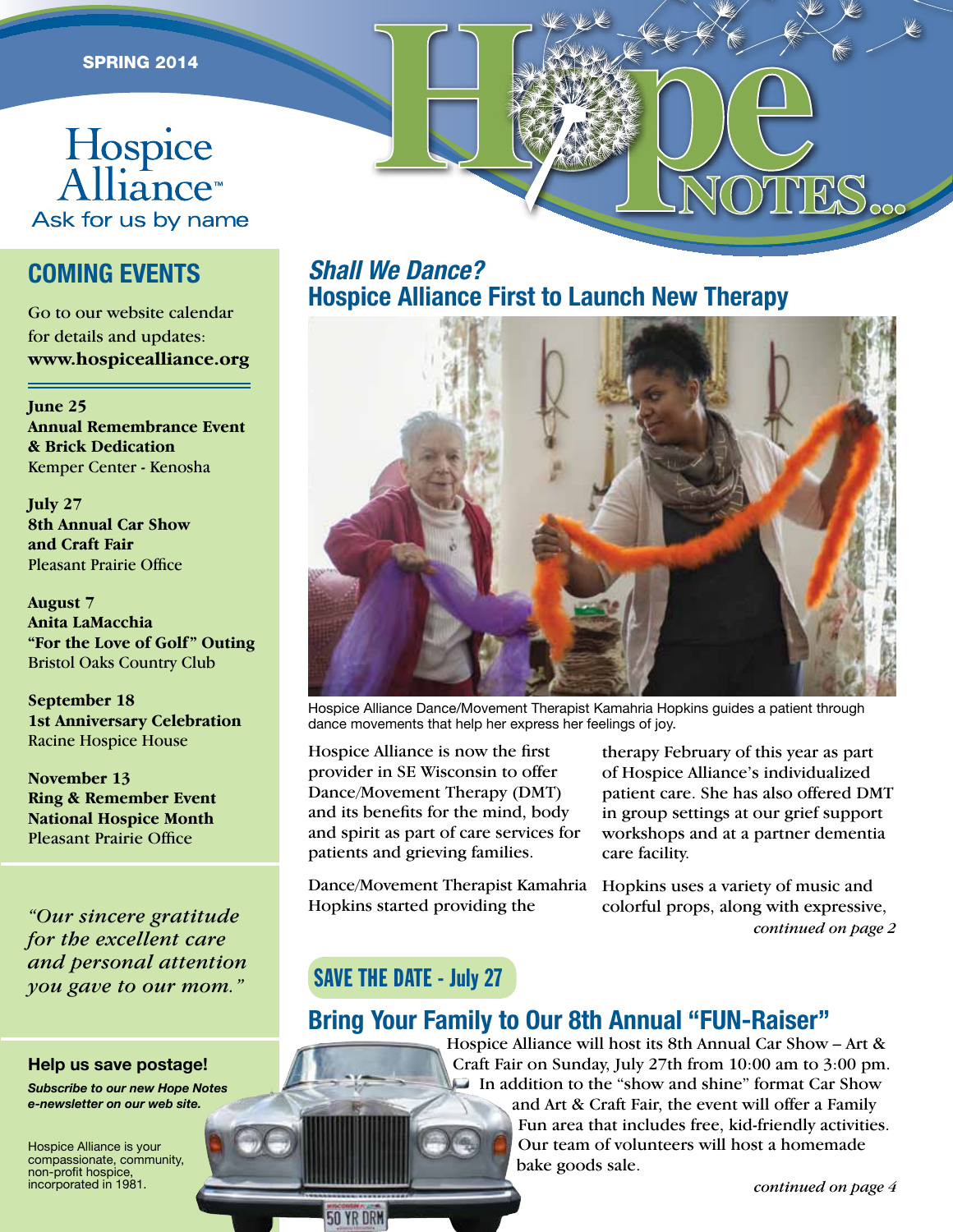#### *SHALL WE DANCE? continued from page 1* **A Message from Our Executive Director**



Rita Hagen, Executive Director

Although it's taken some time, we can all smile that spring is upon us. Hospice Alliance is delighted to be bringing more smiles into the lives of patients and families, too.

You read about Benevolent Touch in our last newsletter. Now 100% of our staff is trained in this gentle, nurturing therapy.

I hope you enjoy reading about Dance/Movement Therapy in this current newsletter. These new therapies are just two more ways Hospice Alliance provides more care and more support to those we are blessed to serve.

And we wouldn't be able to do so without your blessing. As a friend of Hospice Alliance, you helped make these programs possible. Whether your donations are monetary, in-kind gifts or gifts of your time, you are the reason our mission continues and so many facing life-limiting illness are able to find solace and comfort.

I leave you with a few words from Elisabeth Kübler-Ross, author of the book *Death and Dying.* She was one of the first to speak in support of home care for the dying (instead of institutional settings) and argued that patients deserve choice and a voice in the decisions that affect their destiny.

*"There is within each one of us a potential for goodness beyond our imagining; for giving which seeks no reward; for listening without judgment; for loving unconditionally."*

Warmest Regards,

#### **Board of Directors**

Michael Langendorf, President Esther Letven, Past President Chuck Duford, Vice President Daniel Heyden, Sec./Treas. Rita Hagen, RN, MSN Executive Director Joshua Bloom, MD, Medical Director Robert Bichler Mary Ann Cardinalli, MSN NEA-BC Michael Haubrich, CFP David Knight, MD Scott McArthey Gene Olson Nancy Piasecki John Plous Rachael Proko-Viola Richard Regner Pamela Thomey

**Foundation Board**

Thomas Tenuta, President David Berman, Vice Pres. Daniel Heyden, Sec/Treas Len Iaquinta Mary Karnes Michael Mullane, MD Gene Olson Sandra Riese, RN Robert Schneider

improvisational dance movements in her therapy sessions. Patients participate in the therapy by mirroring Hopkins' guided movements or initiating their own.

Even patients who are bed- or wheelchair-bound benefit from deep breathing and relaxation techniques that are also part of DMT.

"I'm delighted to be able to help bring more quality of life to Hospice Alliance patients and their families, says Hopkins. "When I work with people using DMT, I often see a new type of energy emerge...it could be peacefulness or more engagement. The results are unique to each person."

Physical benefits of DMT may include increased coordination and mobility and decreased muscular tension. Emotionally, it helps people gain a greater sense of well-being and provides an outlet to express their feelings.

Dance/Movement Therapy has been shown to:

- Enhance sense of self-esteem
- Improve interaction and socialization
- Decrease muscle tension and increase coordination
- Increase range of movement potential
- Gain awareness of emotional state
- Decrease feelings of grief, depression, anger and anxiety
- Improve sense of fulfillment, through self-expression

DMT is the second innovative therapy introduced into patient care services by Hospice Alliance this year. Benevolent Touch Therapy (a specific type of light touch massage) was introduced in January.

Both DMT and Benevolent Touch align perfectly with the hospice philosophy. They are based on the premise that the body, mind and spirit are interconnected.

"The goal of Hospice Alliance has always been to provide more life at the end of life," says Rita Hagen. "By introducing Dance/ Movement and Benevolent Touch Therapies, we're using two more outstanding tools to help our patients and families feel better physically, emotionally and spiritually."

# SAVE THE DATE - August 7

# **Anita LaMacchia "For the Love of Golf" Outing**

Don't Miss the Anita LaMacchia "For the Love of Golf" Outing benefiting Hospice Alliance and Alzheimer's Research. The event will be held Thursday, August 7th at Bristol Oaks Country Club.

Last year's event raised \$32,000, which was split between the two charities. For more information and to register, contact Mary Karnes at (262)694-6643.

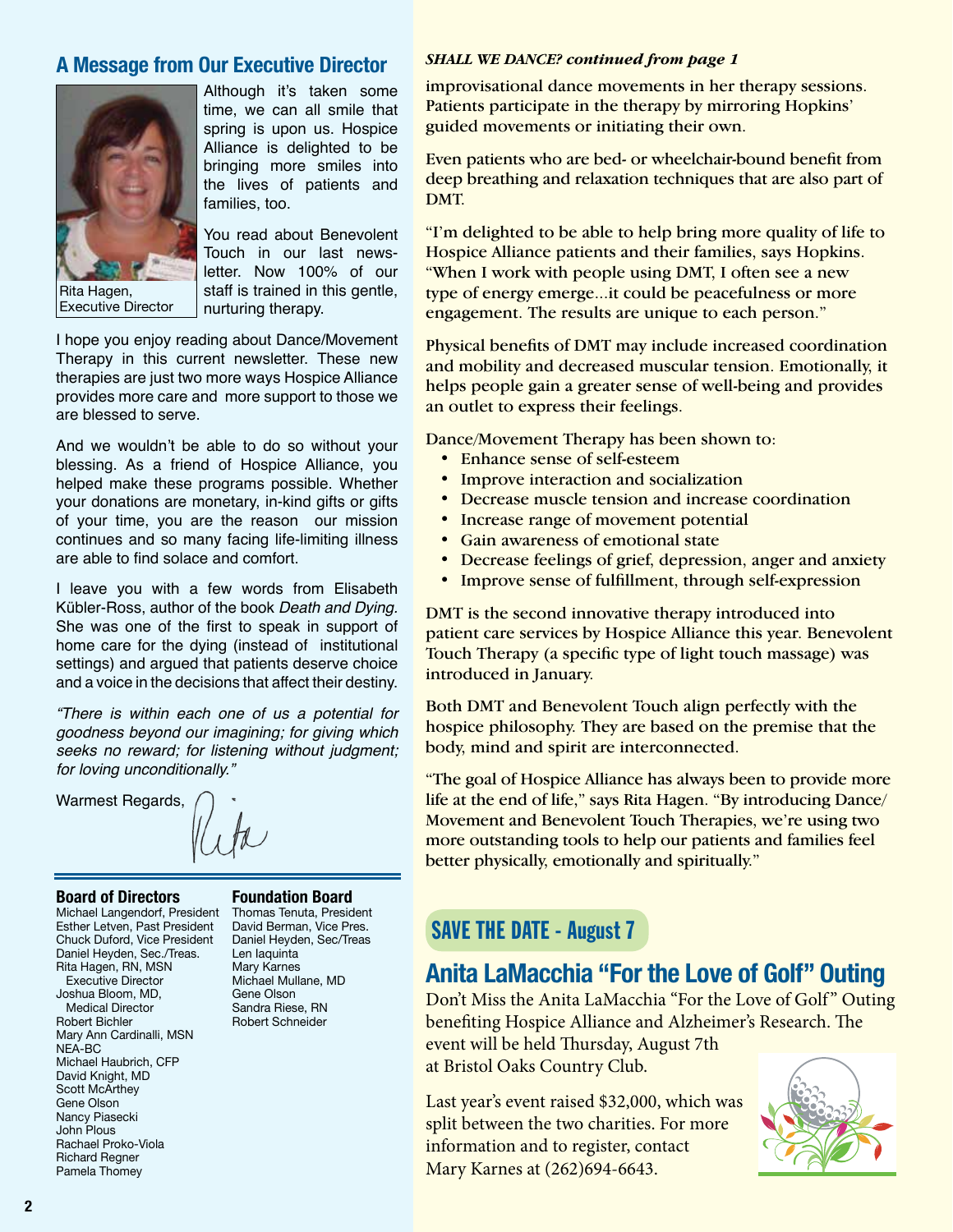# **First Friday Quilters Guild Donates "Circle of Life"**

When "First Friday Quilters Guild" Founder Barbara Vallone was presented with the handpieced, batik fabric quilt by Kathy Trimberger of Kansasville, she named it "Circle of Life" and asked Kathy if she could donate it to Hospice Alliance.

Trimberger crafted the quilt by piecing together strips of batik fabric, which has rich colors and intricate designs on front and back. The fabric is then cut again into squares before it is stitched together.

"I believe quilts reflect life," says Vallone. "Things come together, they break apart, then come back together again."

The First Friday Quilters Guild of Racine County, which Vallone founded in 2006, donates from 250-300 quilts every year.

The quilter usually selects the charitable organization to receive the donation. However, Vallone suggested Hospice Alliance be the recipient of Trimberger's quilt after reading in the newspaper about our Racine Hospice House.

"We're delighted to be the recipient of the 'Circle of Life' quilt," says Rita Hagen, Executive Director. "Its message speaks to the hearts of our patients and caregivers and we appreciate the many hours of work and creativity that went into this beautiful gift."



Racine County Quilters Guild founder, Barbara Vallone, poses with the "Circle of Life" quilt crafted by Kathy Trimberger of Kansasville.

## **Thank You for Donating Your Time & Gifts!**



#### **Welcome Spring 2014 Volunteers!**

1st Row: Michael Brooker, Linda Fonk. 2nd Row: Terri Maxwell, Carla Larson-Struss, Kerry Anderson, Rosemary Chaput, Karen Hansen. 3rd Row: Patty Farmer, Lorraine Marzini, Judith Turner, Laura Burmeister, Judy Miller, Khristina Taylor. 4th Row: Dennis Pizarro, Ralph Annina, Colleen Flynn, Cheri Kagan, Paul Hickey.



Two non-crafters and a crafter teamed up to crochet this beautiful afghan for one of our deserving vets. (Right to left) Debra Reinfeldt, Jody McCarron (who bought the yarn) and Donna Lewens (who crocheted the afghan). Our heartfelt thanks!



James G Sharkey, who has trained professionals, including ski patrol and hospital staff, in the use of defibrillation to stop cardiac arrest, presented two portable units (called AEDs) to Rita Hagen as a donation to Hospice Alliance. The donated AEDs will offer an extra measure of health safety for staff and visiting families at our Kenosha and Racine Hospice Houses.